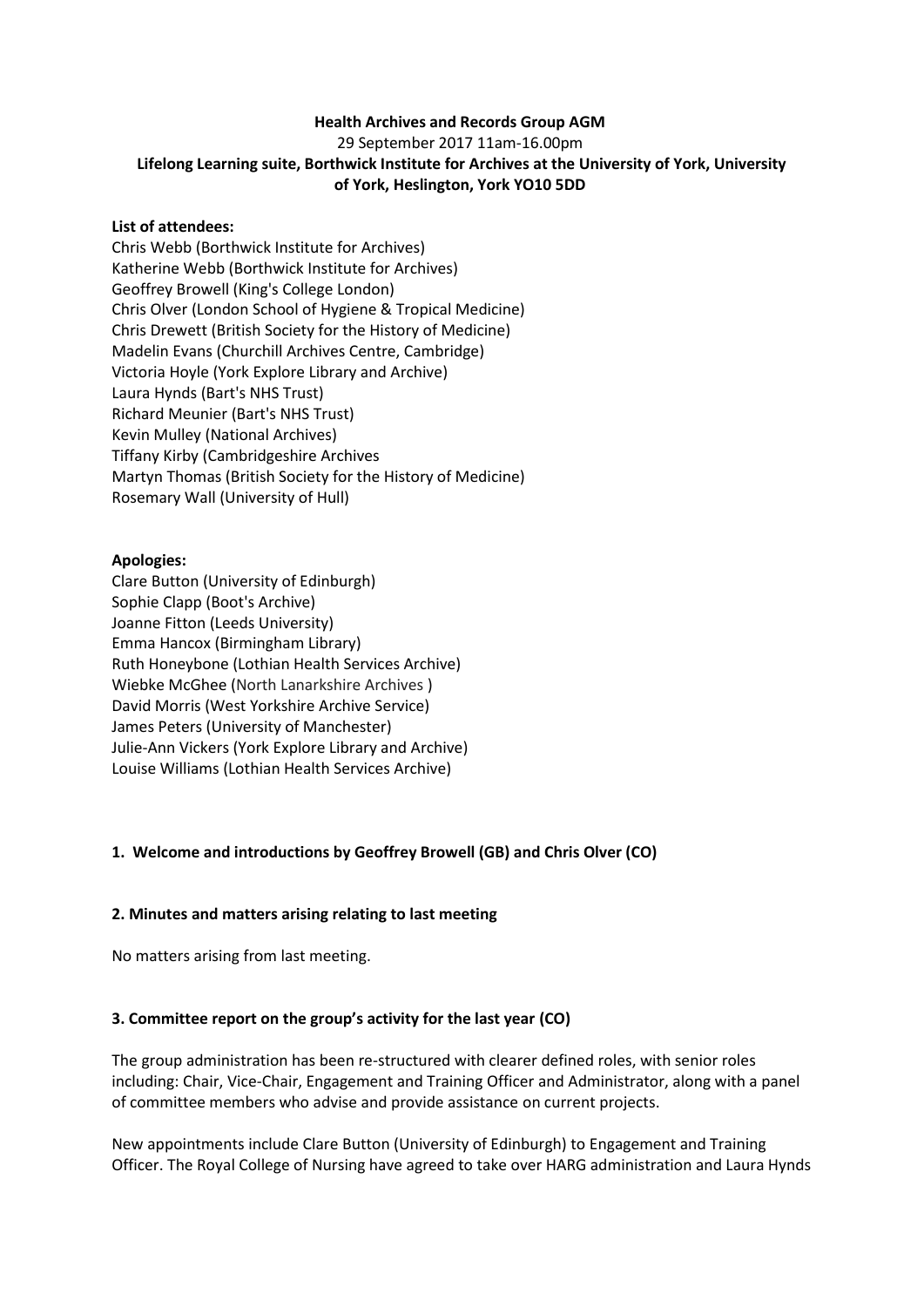has joined the HARG committee providing assistance on records management and information governance.

Since the last AGM, the group have met once for a general meeting at the Museum of the Mind in March. The group has also successfully ran a workshop on sensitivity in medical and scientific collections [see Section 4.3].

Membership now stands at 117 (based on individuals followin[g HARG listserv mailing list\)](https://www.jiscmail.ac.uk/cgi-bin/webadmin?A0=HEALTH-ARCHIVES-RECORDS-GROUP).

The website has published 24 blog posts since the last AGM, including 6 guest posts from members along with news and meeting posts. A HARG Twitter accoun[t \(@HARG\\_UK\)](https://twitter.com/HARG_UK) was set up prior to the meeting and currently have 40 followers.

### **4. Report on HARG Projects**

# **4.1: GDPR implementation. Laura Hynds (LH) updated the group about the implementation of GDPR:**

LH reported that a [short survey on](http://healtharchives.co.uk/2017/09/18/health-archives-records-group-survey-gdpr-readiness/) GDPR readiness was available on the HARG website.

The major changes of the new Act, include:

- Increase in fines for organisations up significantly- new legislation- max fine is 17 million or 4% of turnover.
- Easier to claim compensation from an organisation. Possibly the "new PPI".
- 'Right to be forgotten': possible to ask an organisation to remove your personal data from their records. However not affecting archival records as would harm the integrity of records in care.
- Organisations will require a Data Protection Officer. Have independence from DP processors to ensure independent auditing.
- Information breaches must be reported to the Information Commissioner within 72 hours of the breach taken place.
- Consent was previously implied in some activities but under new legislation will have to be explicit. There is draft guidance available on ICO website but currently nothing specific for the health sector.
- Other new changes include changes for information rights, including subject access request. There is no longer a fee and deadline to respond reduced to a month and response must be in accessible format (e.g electronic copy). Will involve more research and practical difficulties of access to scanner or email limit in organisation.

What does this law mean for an archive?

Article 89 provides an exemption for data being held in archive for the public interest. Some debate about interpretation of this as there currently is no legal basis for records being archived.

Public Records Act provides no legal reason to maintain archives. TNA/ARA lobbying Department of Culture, Media and Sport ensure new Data Protection Bill defines the scope of archive practice and explicitly states that it is in the public interest. Will know what the new Data Protection Act will say in early 2018.

### **Questions:**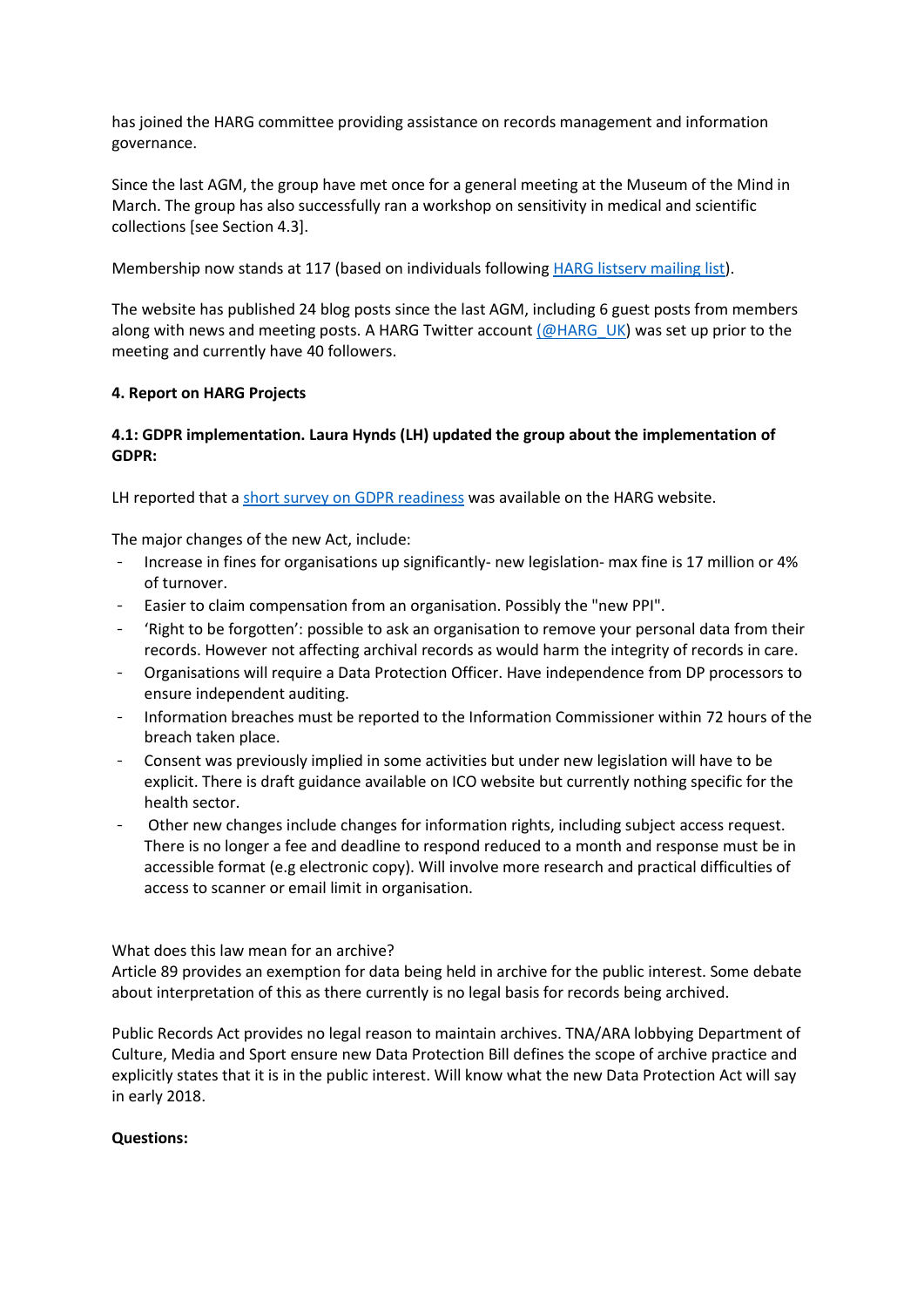Kevin Mulley (KM) stated that the transition to new DP legislation should not be too big a change depending on the impact of subject access request changes.

LH responded that the major difficulty may be the new requirements on processing requests as this will be far more resource intensive.

KM one of the biggest threads running through changes is that it is necessary to demonstrate that you are complying. Which might not be a problem for recently accredited services but other services might lack this documentation.

### **4.2: Joint workshop with HARG, British Society of History of Medicine and London Museums of Health and Medicine**

Chris Drewett (CD) gave a short introduction to the British Society of History of Medicine (BSHM).

BSHM want to reach out to other organisations to help organise larger events. Have invited HARG and London Museums of Health and Medicine (LMHM) to participate in a workshop at the Wellcome Trust Conference Centre, London on the afternoon of 12 September 2018. The event will be split between groups in order to facilitate inter-disciplinary exchange on related issues.

Half day workshop will include keynote speakers, mini-presentations and a panel discussion around the topic of 'threats to health archives' but also highlighting the latest research in archives and celebrating their relevance.

### **Discussion:**

GB: Mini-presentations could focus on the latest developments in digital humanities and how it is transforming access to traditional paper records.

CO: Should include case studies where users and providers have worked together on a project or collection such as the Tavistock Institute Archive Project.

Richard Meunier (RM): Museums are interested in utilising the knowledge of retired professionals through 'co-curation' projects and could be included as a theme of the workshop.

GB: Chris Hassan from Wellcome Research Resources should be invited to provide an overview of what the grant has funded in last two decades in the form of newly catalogued collections.

CD: A demonstration of the new digital resources would be of interest to BSHM members.

LH: the workshop should be engaging with the people who are working with the records.

Rebecca Hoyle (RH): Workshop could hold a panel discussion on the issues surrounding resources and access to archive collections.

It was agreed that the HARG committee will work with BSHM on putting together a timetable for organising the workshop.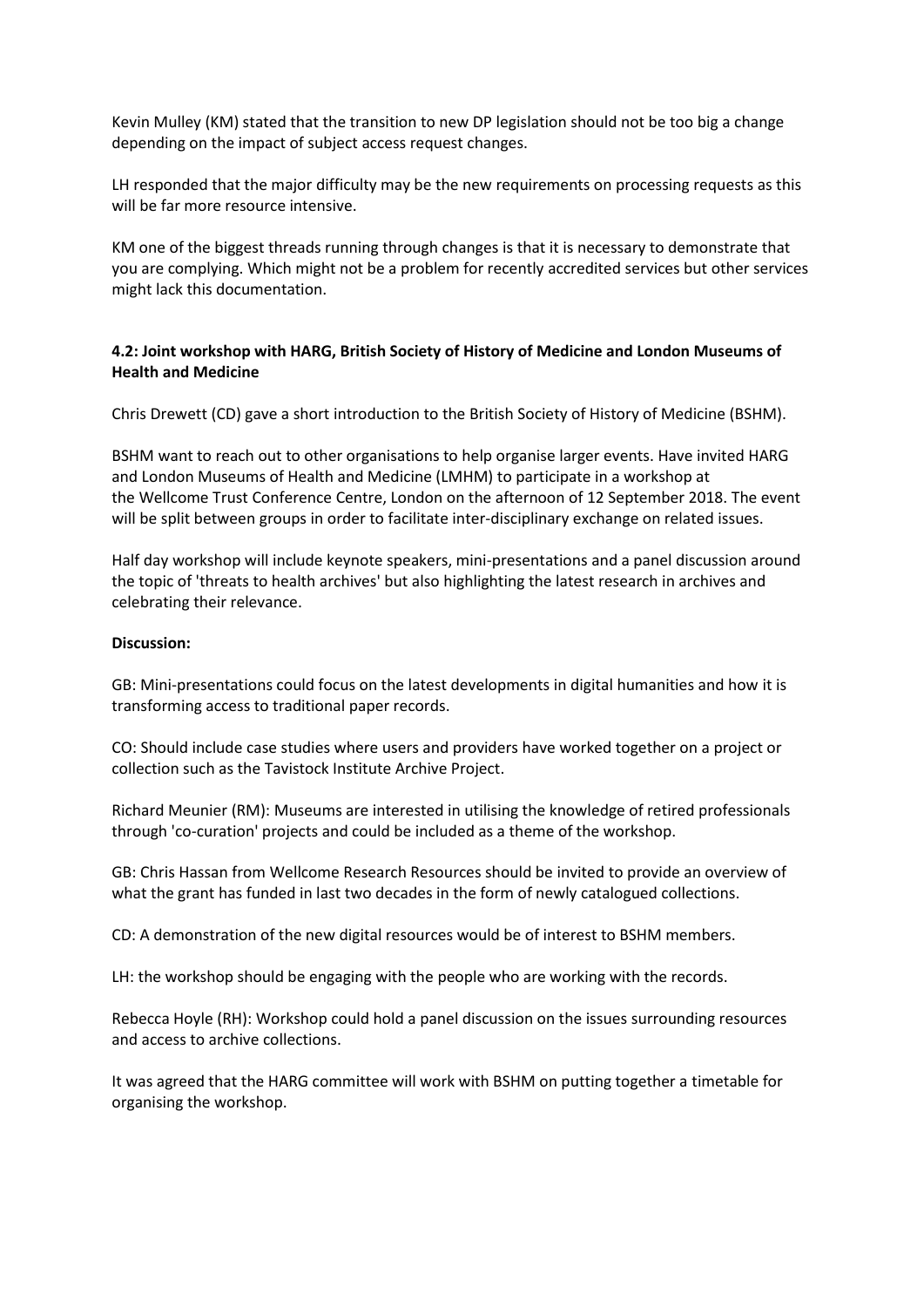### **4.3. Report on workshop on handling sensitivity issues in scientific and medical collections held on 17 July 2017 at the London School of Hygiene & Tropical Medicine (CO)**

The meeting was well attended with over 60 delegates. The meeting involved a morning session of nine case studies relating to various approaches to managing and identifying sensitive records within collections, including talks from the Wellcome Library, National Institute of Medical Research, Lothian Health Services Archive and King's College London. In the afternoon, the attendees were asked to participate in a group poster making session to answer five key questions about the topic. A report along with the presentations and digital copies of the posters are available on the group's website.

GB: It was agreed at the workshop that a follow-up workshop was required to encompass the digital sensitivities and management of sensitive digital data. GB has been in discussions with DeepMind who agreed to participate in a workshop planned for Spring 2018 which will focus on issues surrounding digital health data, notably the practice and re-use of data using wearable devices along with broader issues relating to potential use and safeguarding of patient data within research datasets.

# **5. Update from the National Archives (KM)**

Reported on the progress of the 20-year rule transition period, providing details of the extent and composition of the locally deposited records received. Of the 2km of records, the National Archives had received, majority of the records were from courts and coroner's offices with very little arriving from NHS trusts. In terms of accessions, 5 of the 600 NHS Trusts provided 60% of the total NHS accessions, with the largest deposit from Northampton NHS with 43 linear metres of records.

The 2017 results from the record transfer reports showed 700 of the 100 NHS bodies made returns with 52km of records in need of appraisal and 65km within the 20 year transitional period.

KM attended the Information Governance Alliance Conference at the Oval, London in November and attending regional NHS groups including NHS Wales group, where they discussed the potential adoption of the UK NHS Records Management Code.

In other National Archives news, by next year all archives that are designated places of deposit must have achieved archives accreditation. The National Archives Discovery portal now has limited editing software to allow services to update and add their catalogue records. Full service will be available in November 2017.

### **6. Open Forum/Sector Partner News**

Rosemary Wall: Reported that she has been appointed as secretary of the Social History Medicine group and happy to take queries about future collaboration with other groups and archives. The biannual conference for the group will be taking place in Liverpool. 11-13 July 2018.

Martyn Thomas: Reported that the BHSH Congress took place in Edinburgh on the 13-16 September 2017. A newsletter of the proceedings will be out shortly.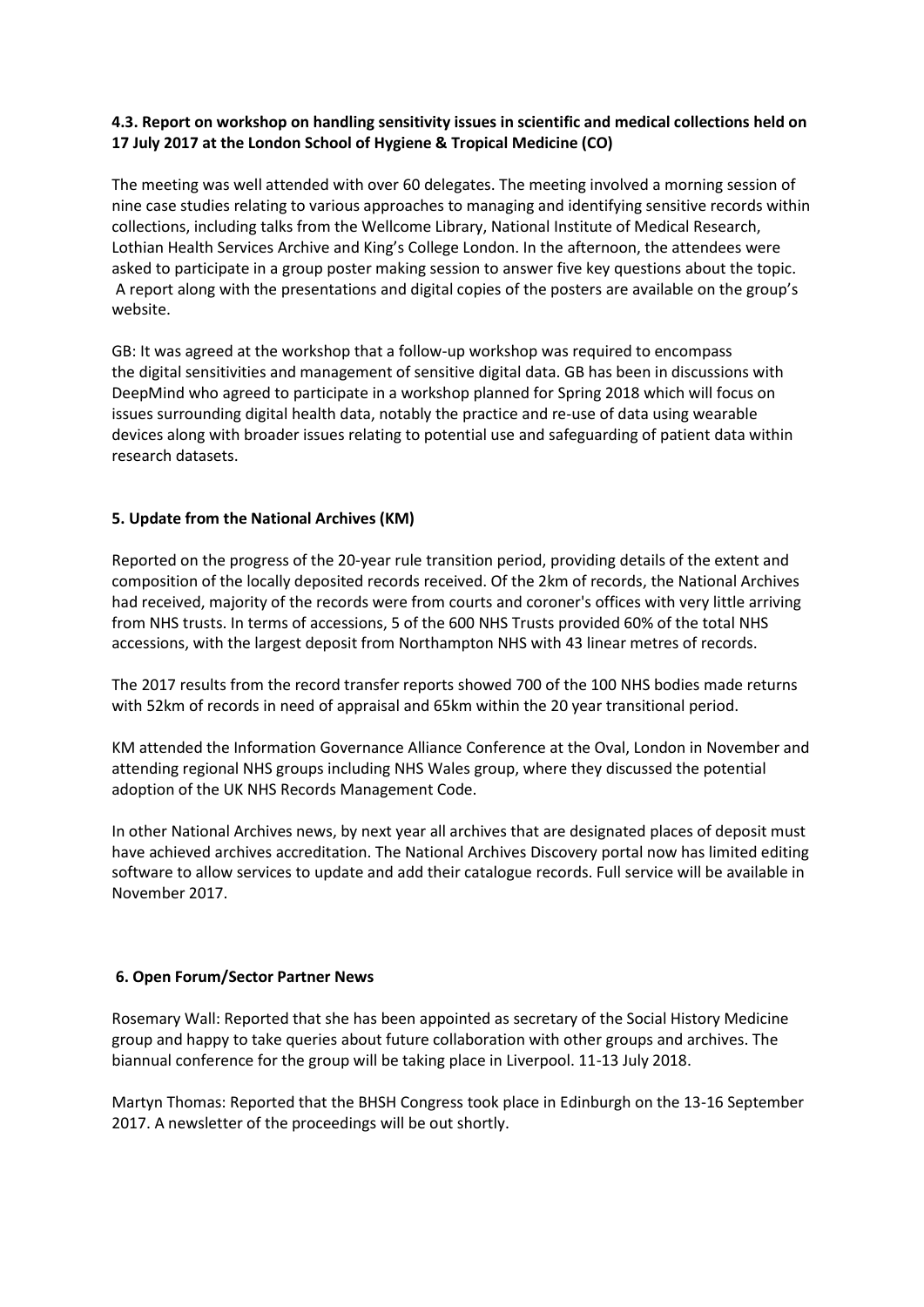CD: reported that the next BSHM Poynter lecture by Dr Simon Chaplin will take place at the Royal College of Physicians on the 11 June 2017- The day will include a series of lectures on plants and medicine followed by the evening Poynter lecture.

Katherine Webb: reported that the digitisation of the York Retreat papers was coming to an end. A new Wellcome digitisation project based on the Rowntree Archive project relating to social welfare was about to begin.

RM: reported that the Wellcome sponsored project on sexually transmitted infections was ongoing with redaction of digitised content still required. A project archivist was to be appointed with the project scheduled to finish by mid 2018; cataloguing of the medical school archive was almost complete; a museum audio guide of Royal Hospital in 1880s London soon to be released featuring Joseph Merrick, the 'Elephant Man' and Jack the Ripper and that the cataloguing of the St Mark's Hospital papers will begin early 2018.

RH: reported on the City of York Library and Archives Past Caring project. The workhouse records will be released in March 2018 followed by the rest of the records in August/September 2018. Rebecca is leaving the project to start new AHRC research role at UCL looking at information rights psychology for adult care leavers.

Tiffany Kirby: reported that she had been cataloguing hospital records in North Cambridgeshire and completed cataloguing Northhants and soon starting on Dodington.

GB: reported that here would be talking at the DCDC breakfast meeting in Manchester; UK Archival Thesaurus (UKAT) will be re-launching soon. AIM25 is now a charity and has received money to embark on a pilot of an extension of the system to Africa with Madagascar the first country selected; work is underway on building a single digital preservation platform for London boroughs; STAG are holding an inaugural conference on 17 November on space collections; Hosprec, the hospital database, was used last year as part of the Medical Heritage Library. Plan to ask the National Archives to release datasets for hackathon to clean up and re-use data; archive use for dementia. GB also reported that he had meeting regarding using archive materials for dementia patients, a new project on post-traumatic stress and a reminiscent study with the Noise Abatement Society to look into how to make modern hospital quieter.

CO: The papers relating to the Whitehall Study I are now available at the LSHTM Archives. The collection relates to a longitudinal health survey carried out on the male civil servants in the late 1960s. The findings of the survey demonstrated a social gradient existed within mortality rates and resulted in the development of Whitehall Study II which is still operating in UCL. More information on the project is available in a blog post on the HARG website.

# **7. Digitisation. Why? How? A presentation about the digitisation policy and projects at the Borthwick Archives by Chris Webb (Keeper of Archives, Borthwick Archives)**

Chris Webb discussed some of the reasons and consequences of the Institute's digitisation policy.

The Institute evolved from a demand led strategy e.g. supplying individuals with digital copy through specific requests to a demand creation strategy e.g. creation of digital resources that have generated a large increase in use e.g. Archbishop's Registers Revealed.